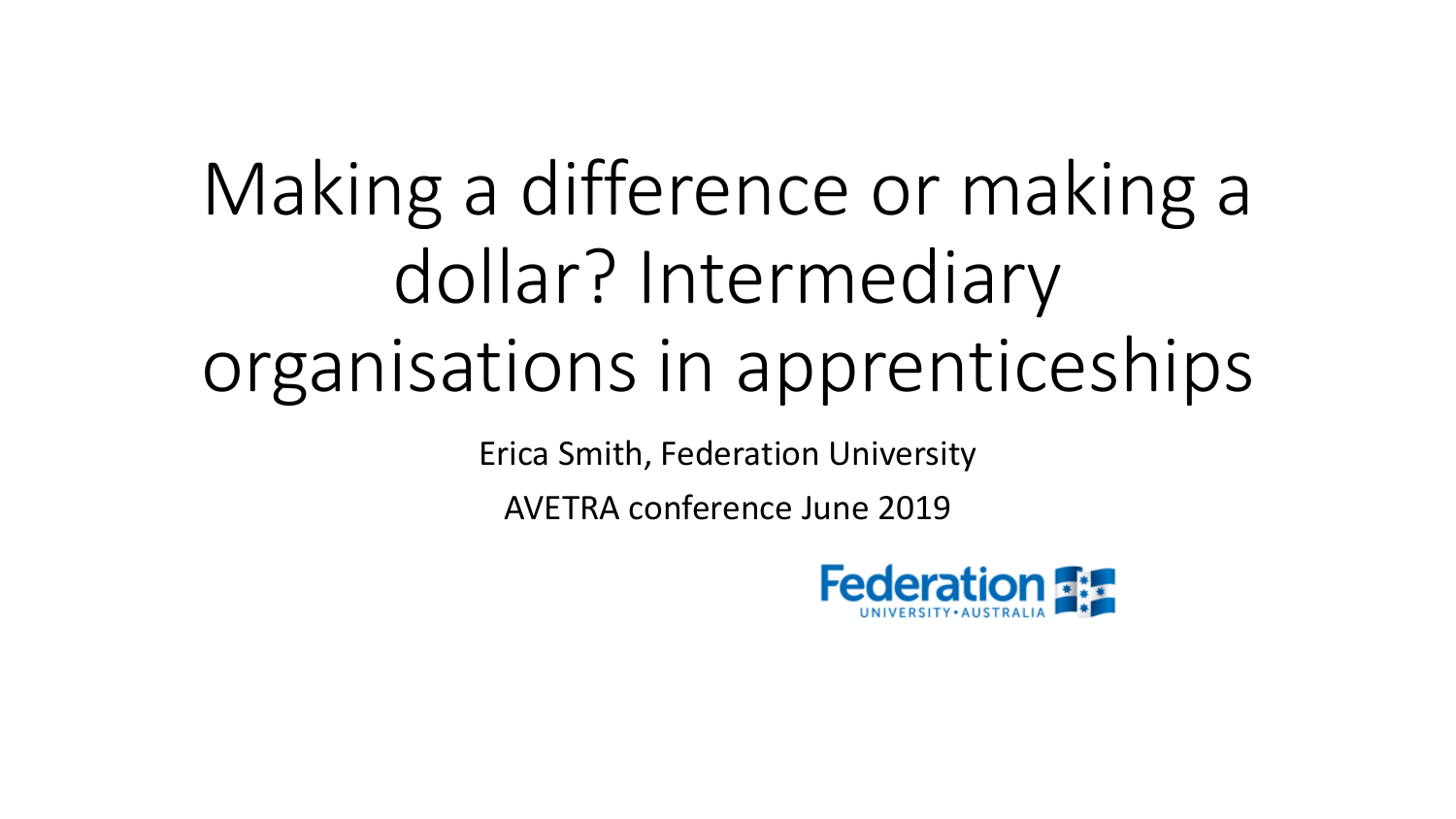### The hidden part of apprenticeship systems

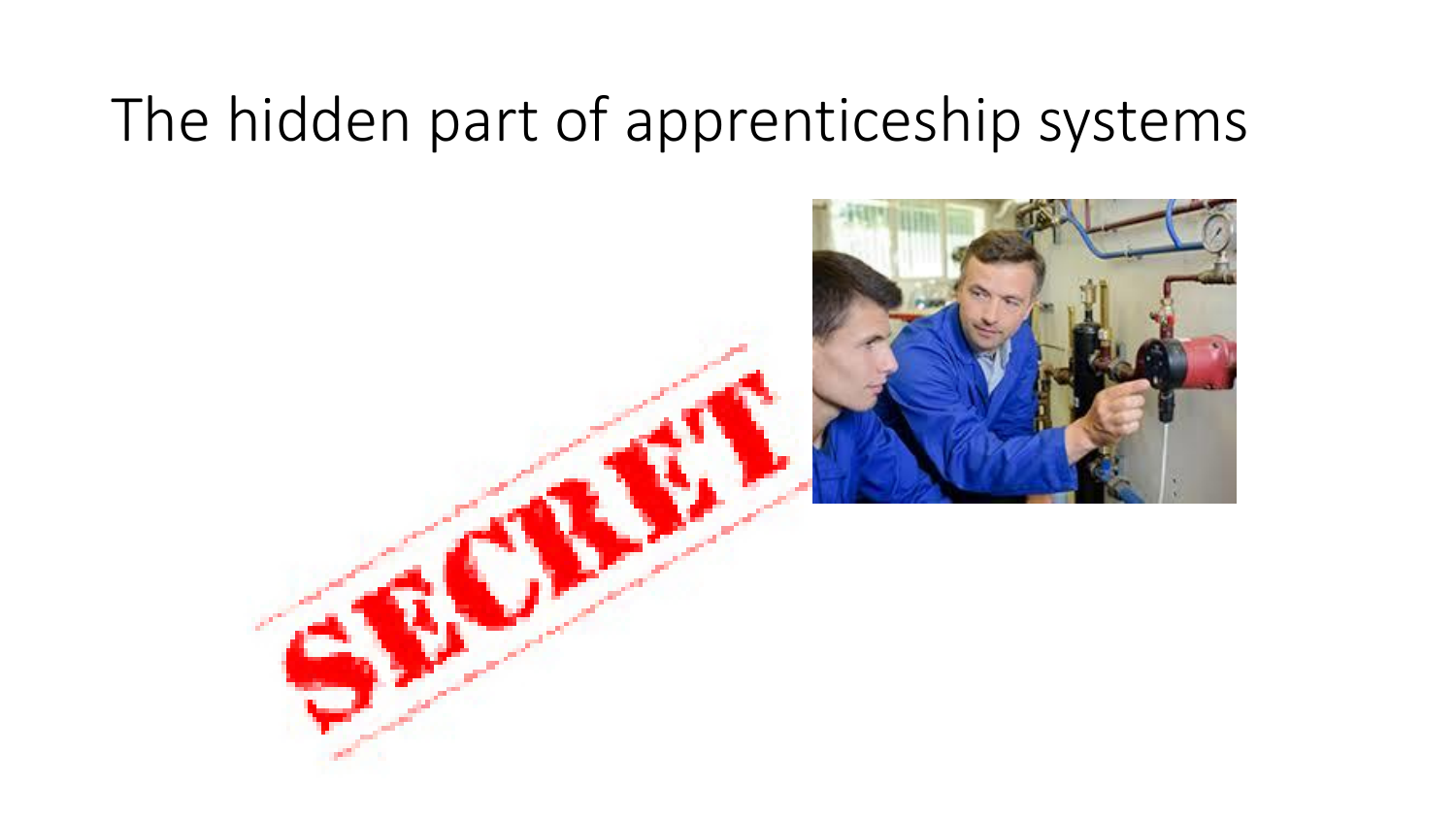### Overview of paper

- Compares and contrasts the two major intermediary organisation types in apprenticeship systems in England and Australia.
- Intermediary organisations typically assist **with recruitment and/or management of apprentices.** There has been no prior international comparison.
- How are the organisations funded; what are the effects of funding on their operations?
- The encouragement of third party agencies has been a feature of governments wishing to expand apprenticeship systems; hence there is a need for evidence to inform governments' decision-making.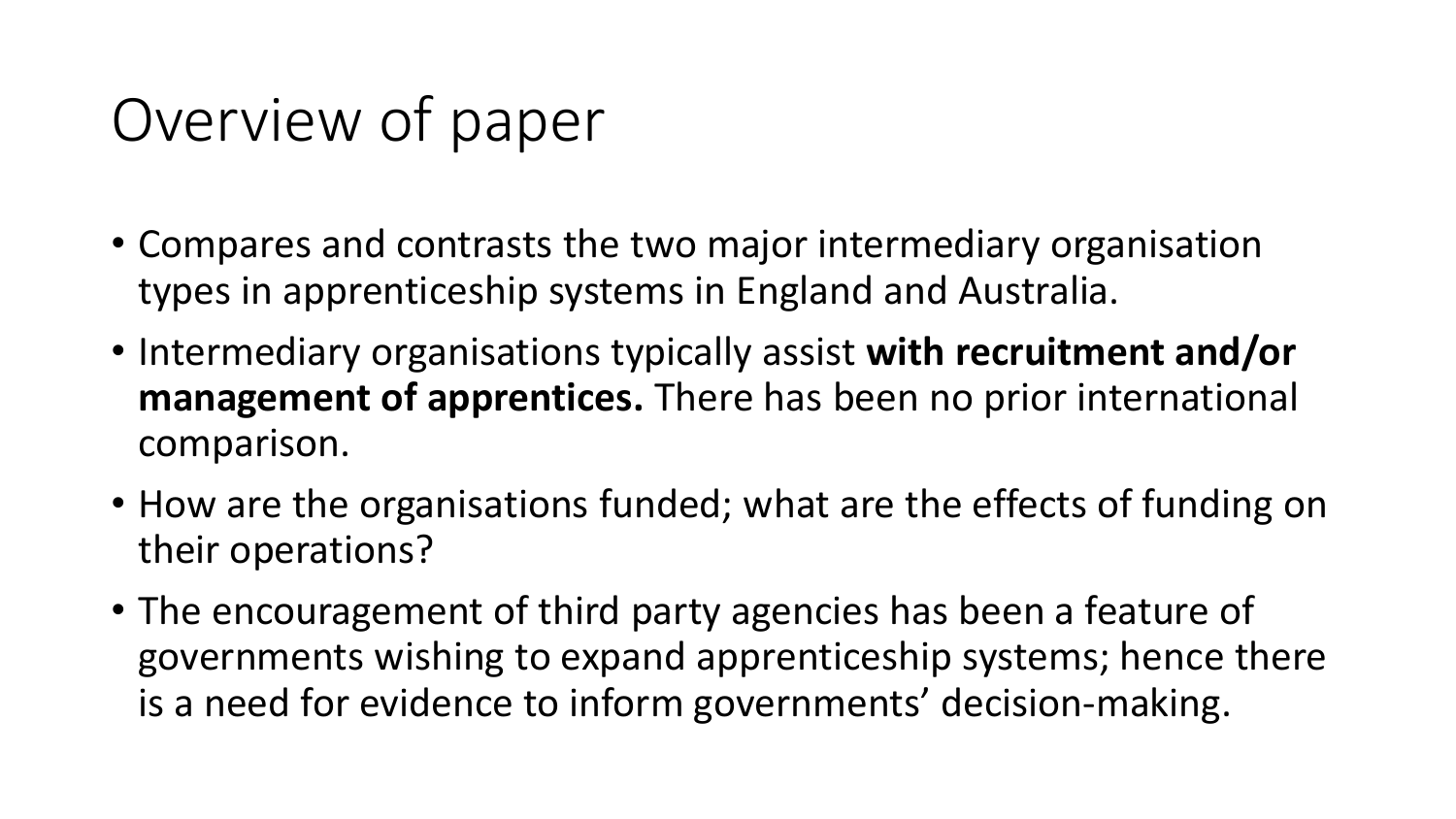

**Countries: Solve youth unemployment**



**Trade unions: Improve working conditions through apprenticeships**

#### Societal roles

### Apprentices





**Parents: Get children into a secure job.**



**Countries: Address youth disengagement**



**Help women and workers in the informal economy**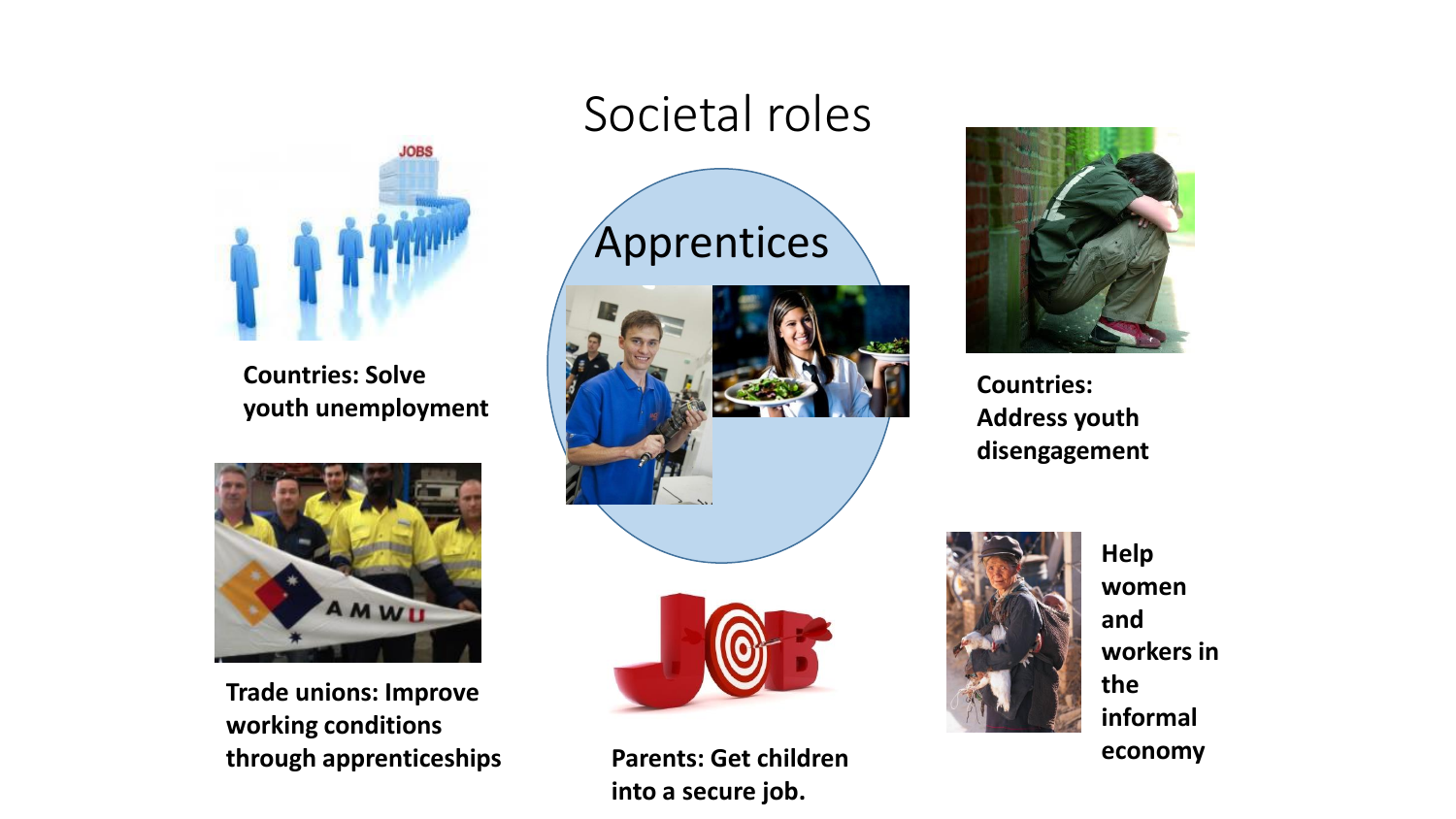### Economic roles



**Companies: Develop future managers**



### Apprentices





**Companies: A well trained workforce**



**Countries: International Competitiveness**

**Companies: Improve productivity and profits**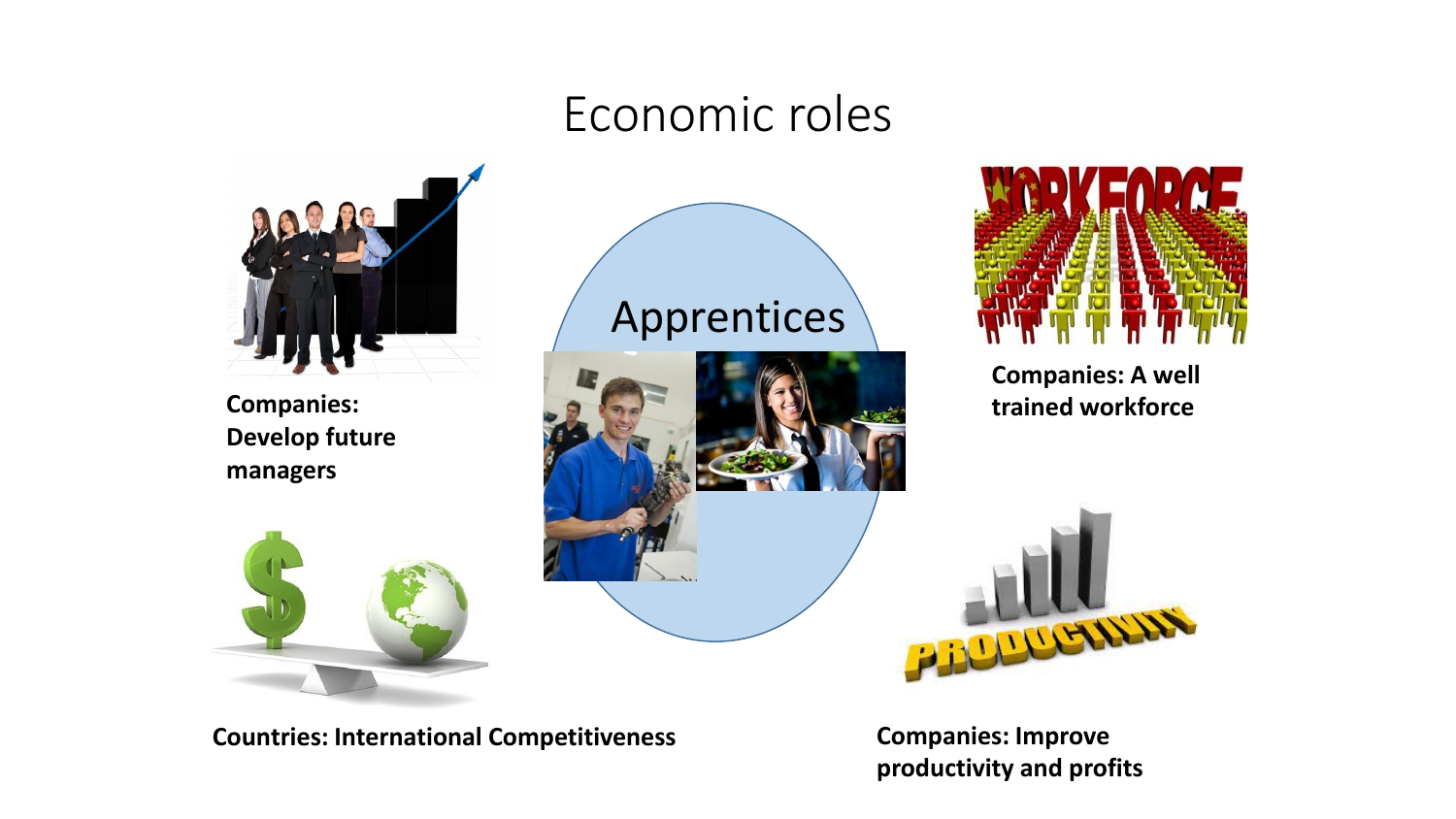The project: *The role of intermediaries in apprenticeship systems* 2018-19

- A research project funded by the International Labour Organization.
- Method: Desk review of documents including governmentcommissioned evaluation reports, analysis of intermediary organisations' web sites, conversations with government personnel, peak bodies and other experts in the two countries, and validation with country experts
- ❖ In Australia, Group Training Organisations and Australian Apprenticeship Service Network providers;
- ❖ In England, Group Training Associations and Apprenticeship Training Agencies.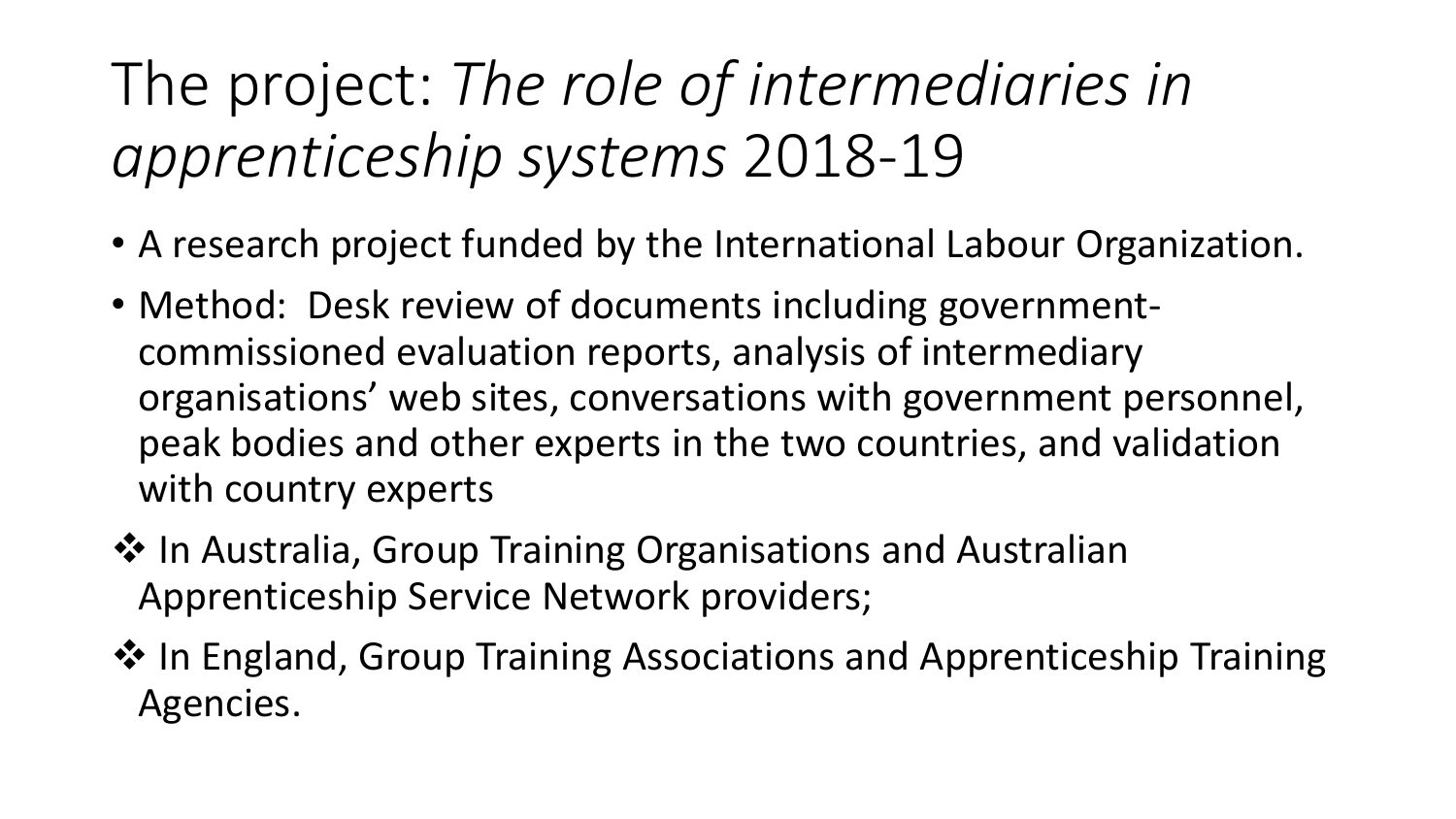### A tale of two countries



#### **Expanding system Contracting system**

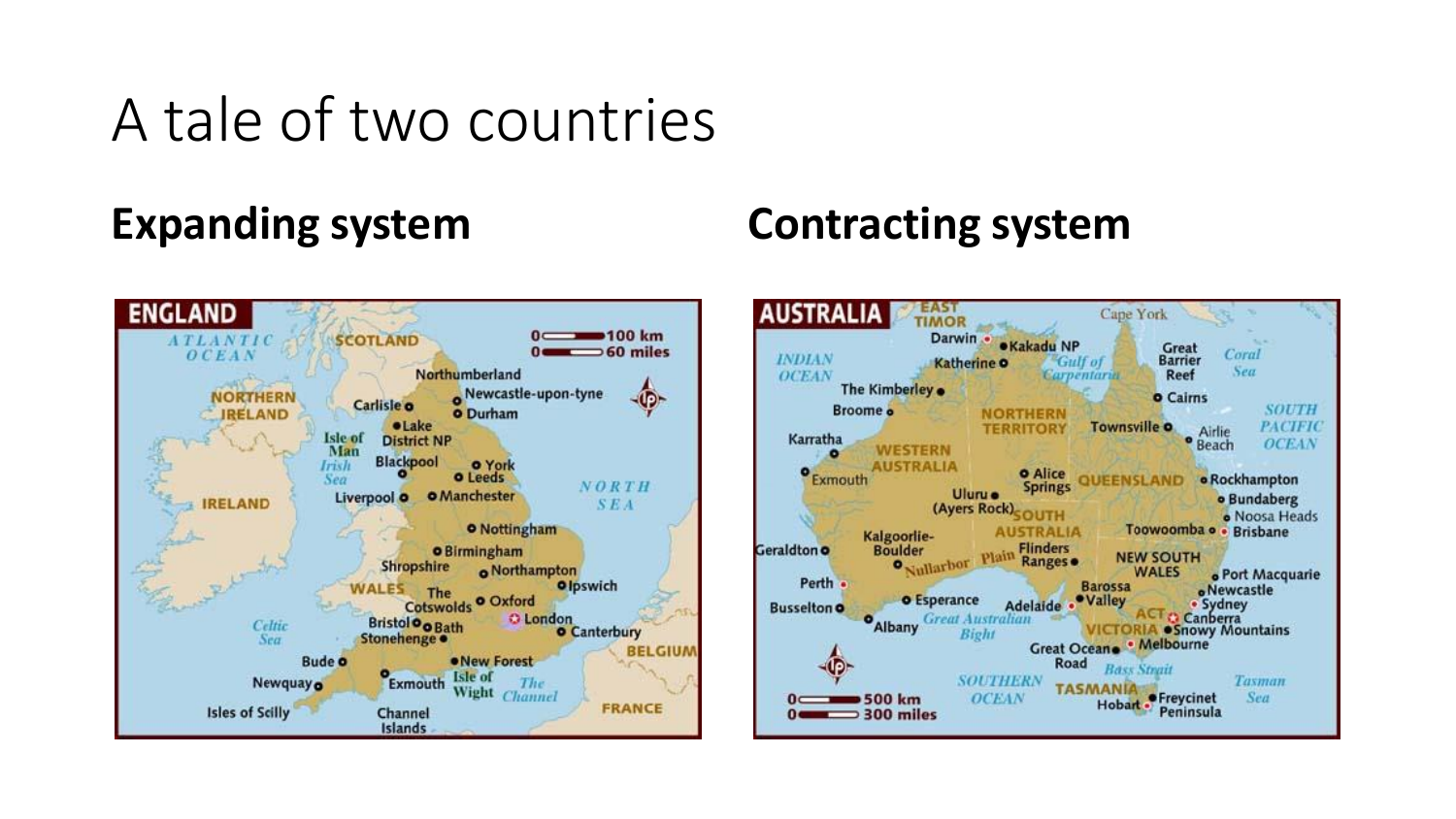### Research questions for this paper

- What are the nature, history and function of the two major types of apprentice intermediary organisation in Australia and England?
- What are their sources of finance?
- What is their profit orientation?
- What are the effects on practice and implications for public policy?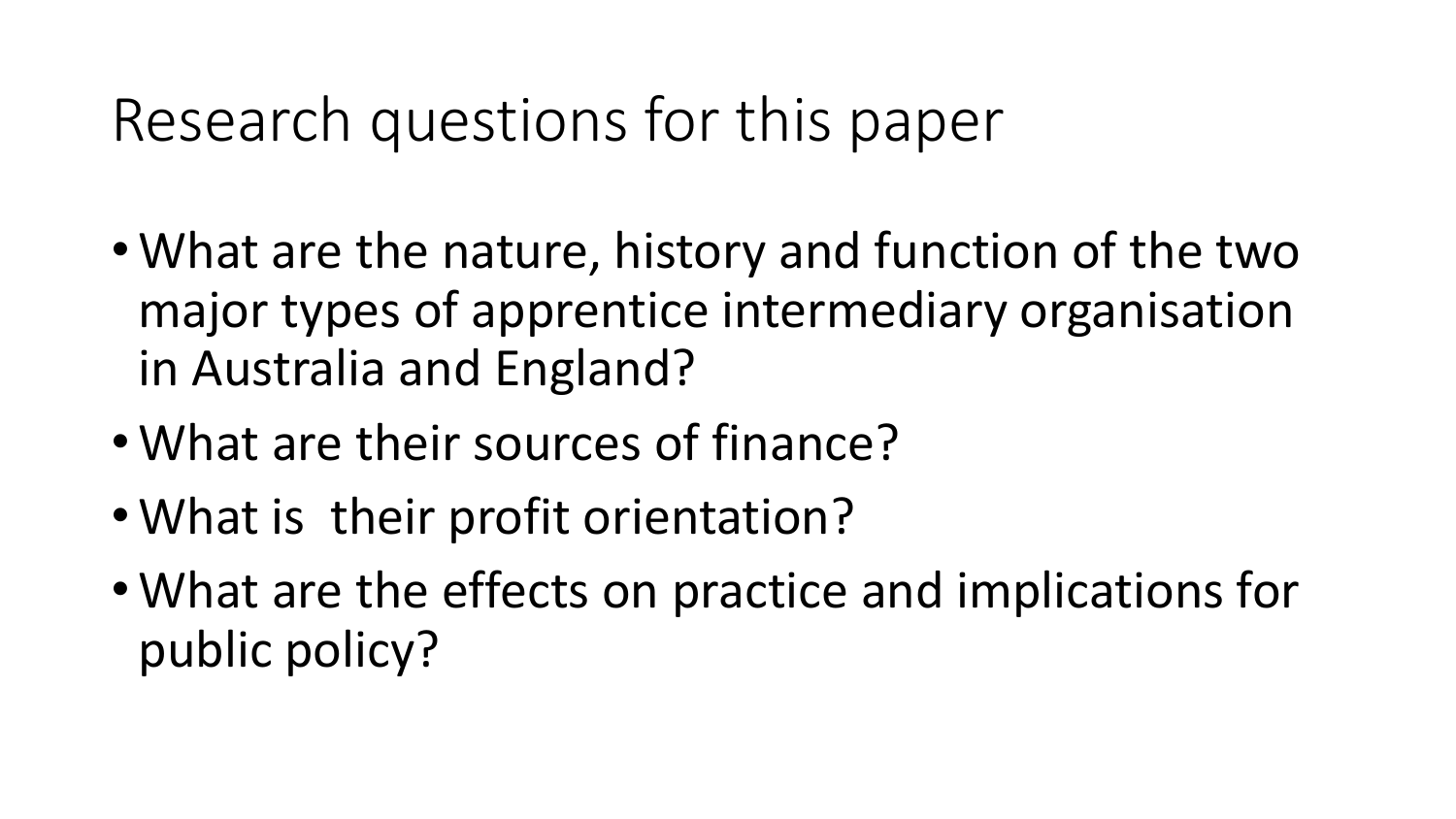## Nature, history and function

Australia

- Group Training Organisations. *Employ apprentices/trainees and 'lease' them to employers. Employ 10% of apprentices/trainees - declining. Special focus on equity groups.* Longstanding. (n=??: State registration)
- Australian Apprenticeship Support Network providers, usually known as AASNs. *Sign up all apprentices and provided limited support*. New. (n=11: lots of branches)

England

- Group Training Associations. *Training centres formed by groups of employers. Often in engineering.* Longstanding. (n=40)
- Apprentice Training Agencies (ATAs). *Employ apprentices/trainees and 'lease' them to employers.* New. (n=114)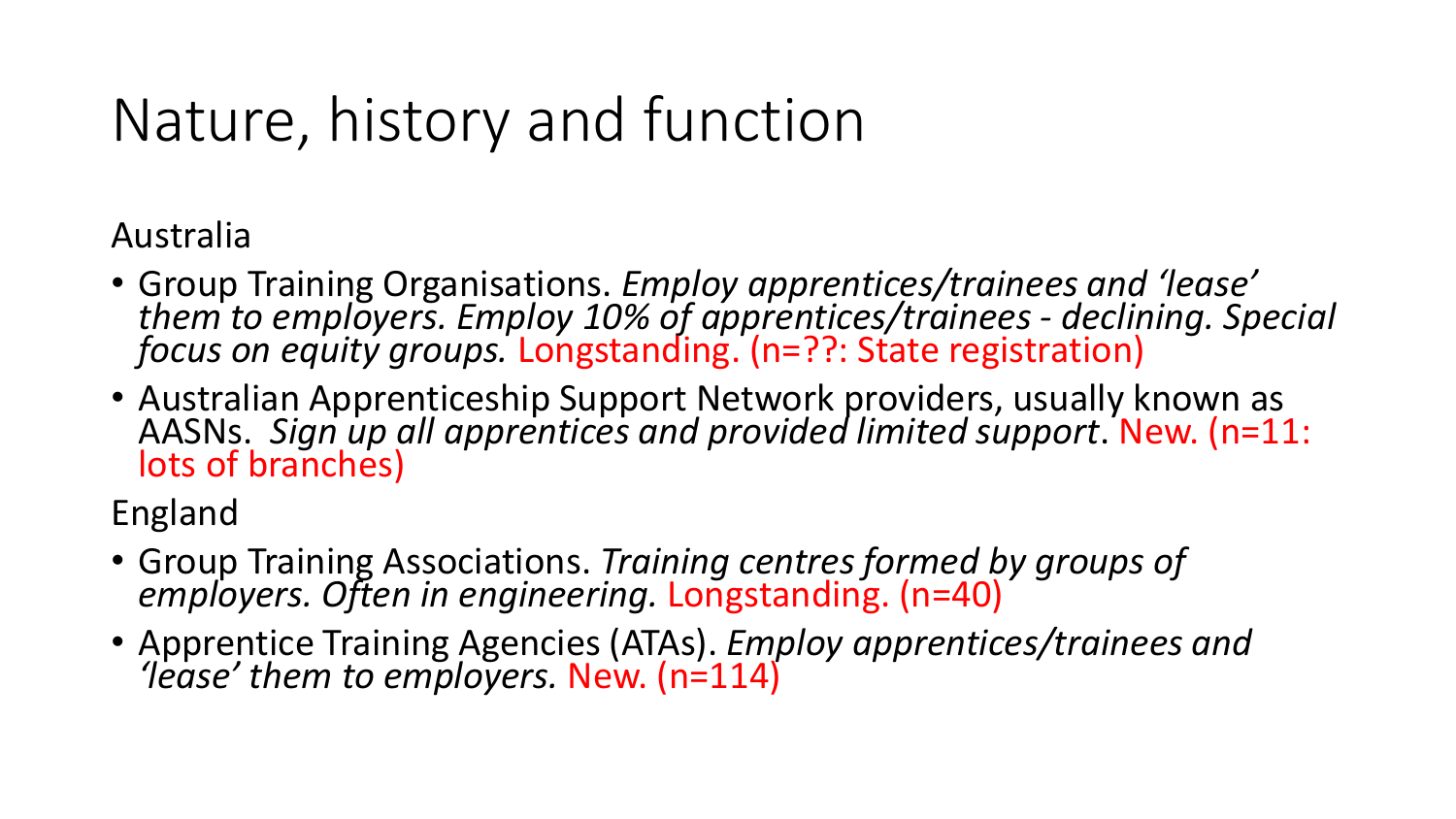### Sources of finance: Australia

- **Australian GTOs** were once funded jointly by the Commonwealth govt with matching funding from State govts. Commonwealth funding - Joint Group Training Program (JGTP) funding - accounted for only about 1.5% of most GTOs' turnover. Otherwise GTOs' income is derived from 'leasing' apprentices/trainees, and from government financial incentives for employing apprentices. (Smith, 2010)
- JGTP funding ceased in 2015 with the advent of the AASN network. Some State governments provide some targeted funding to GTOs.
- **AASNs** are funded by the Australian government. Details are not publicly available; it is 'commercial in confidence'. Total funding for the 11 providers is \$190 million per year.
- The government pays the AASN 30 per cent of the total fee per apprentice on commencement and 70 per cent for the remainder of the apprenticeship. Extra payments are available for each apprentice under specific circumstances.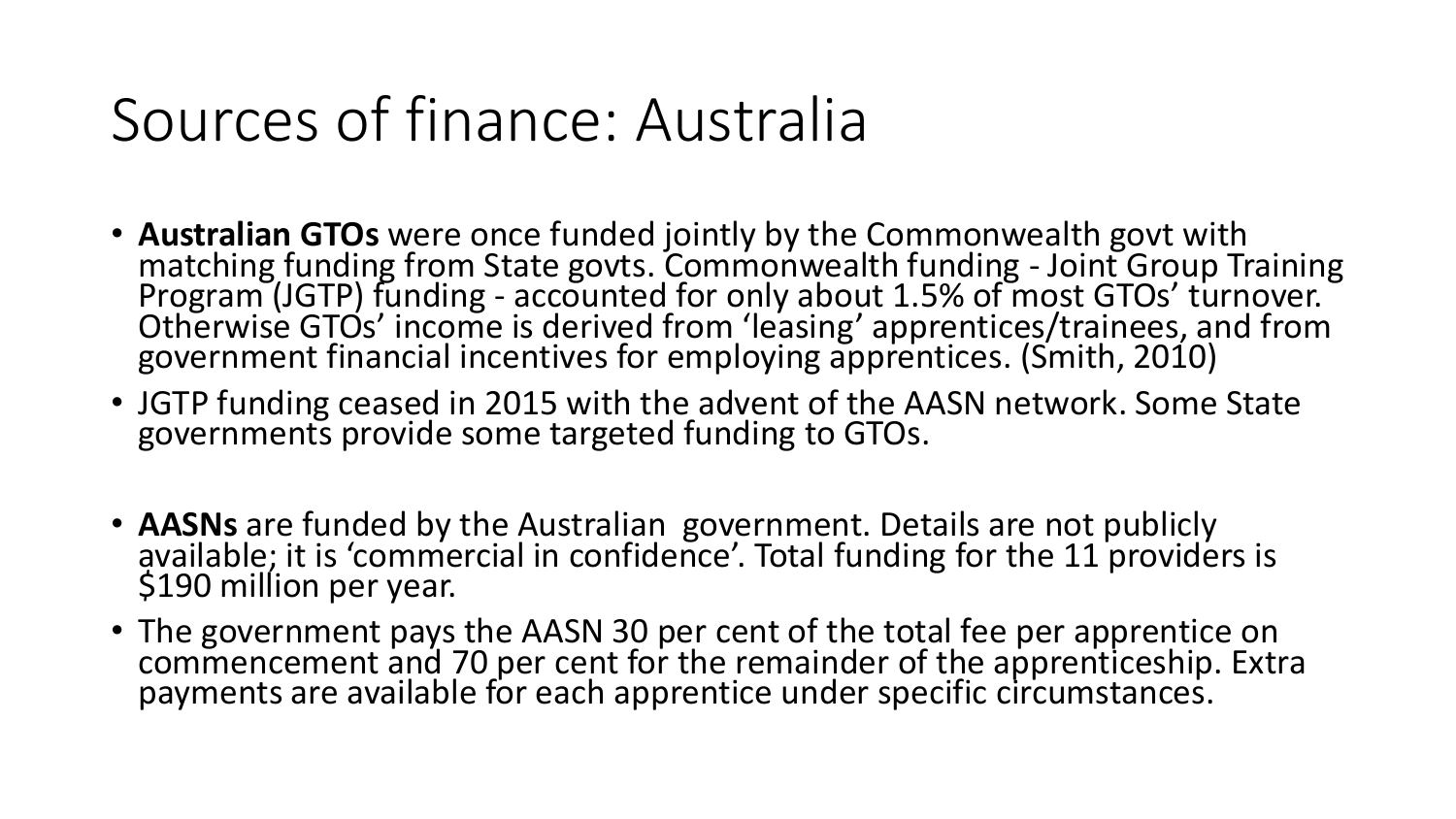### Sources of finance: England

- English **Group Training Associations** are funded from government contracts to deliver apprentice training. They may also undertake feefor-service training for employers (Unwin et al, 2012). GTAs have a very small profit margin.
- **ATAs** in England are funded by payments from host employers for the apprentice's services; these payments cover the wage agreed with the host and also a management fee. Seven million pounds was provided by the National Apprenticeship Service in a pilot scheme, to establish the first ATAs (Robertson & Offord, 2016). No funding provided now *(I think!*).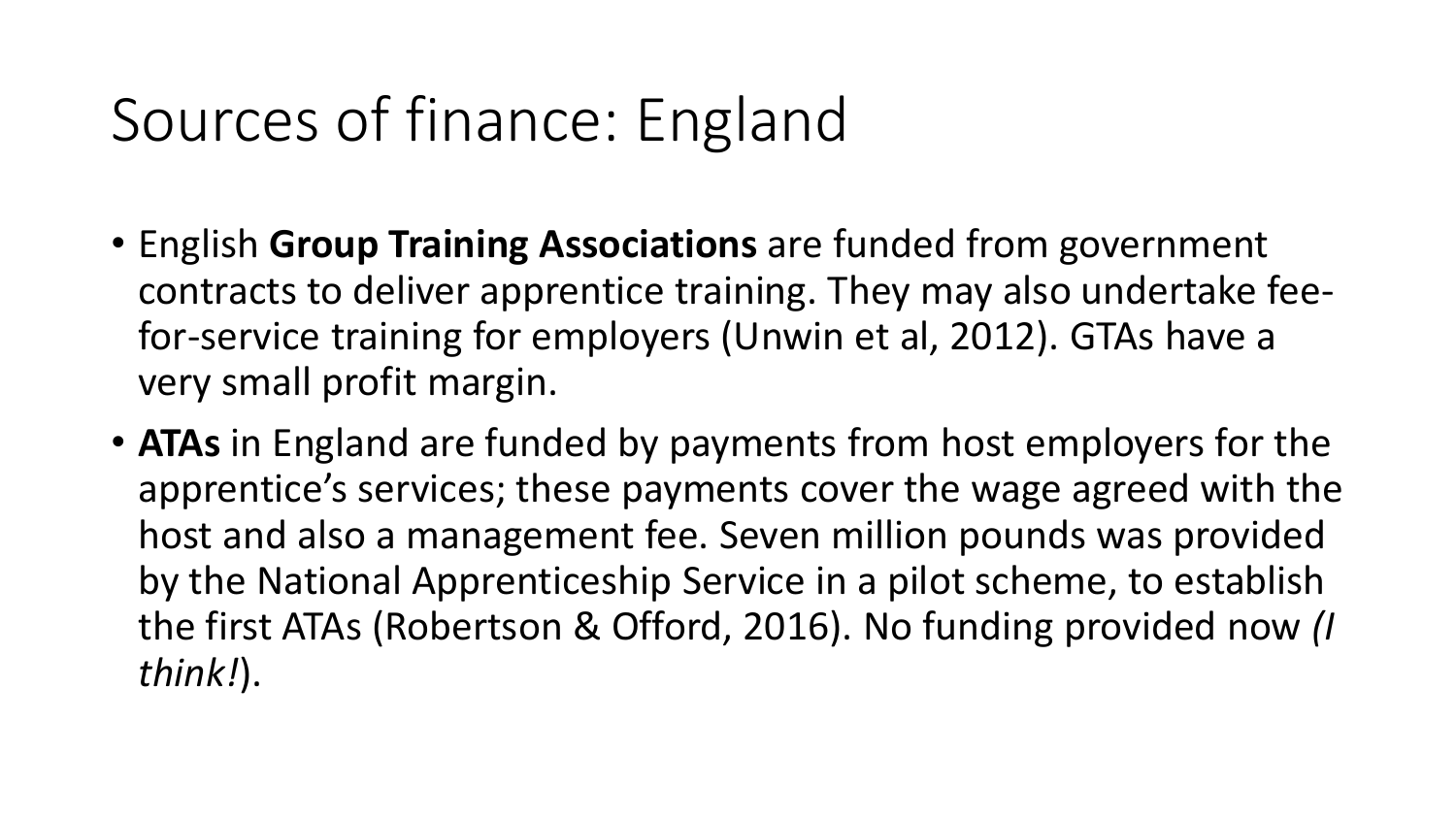## Summary of purpose and funding

| <b>Country</b>   | <b>Primary focus on</b><br>employing apprentices                                                                                          | <b>Primary focus on training</b><br>for groups of employers                                                                     | <b>Primary focus on 'admin</b><br>support' for employers                                           |
|------------------|-------------------------------------------------------------------------------------------------------------------------------------------|---------------------------------------------------------------------------------------------------------------------------------|----------------------------------------------------------------------------------------------------|
| <b>Australia</b> | <b>Group Training</b><br><b>Organisations (GTOs)</b><br>Little or no govt funding.<br>Charge a fee to employers.                          |                                                                                                                                 | Australian<br><b>Apprenticeship Support</b><br><b>Network providers</b><br>(AASNs)<br>Govt-funded. |
| <b>England</b>   | <b>Apprenticeship Training</b><br><b>Agencies (ATAs)</b><br>No govt funding except in<br>early pilot stage. Charge a<br>fee to employers. | <b>Group Training</b><br><b>Associations (GTAs)</b><br>No govt funding for GTA<br>role. Funded by<br>government training funds. |                                                                                                    |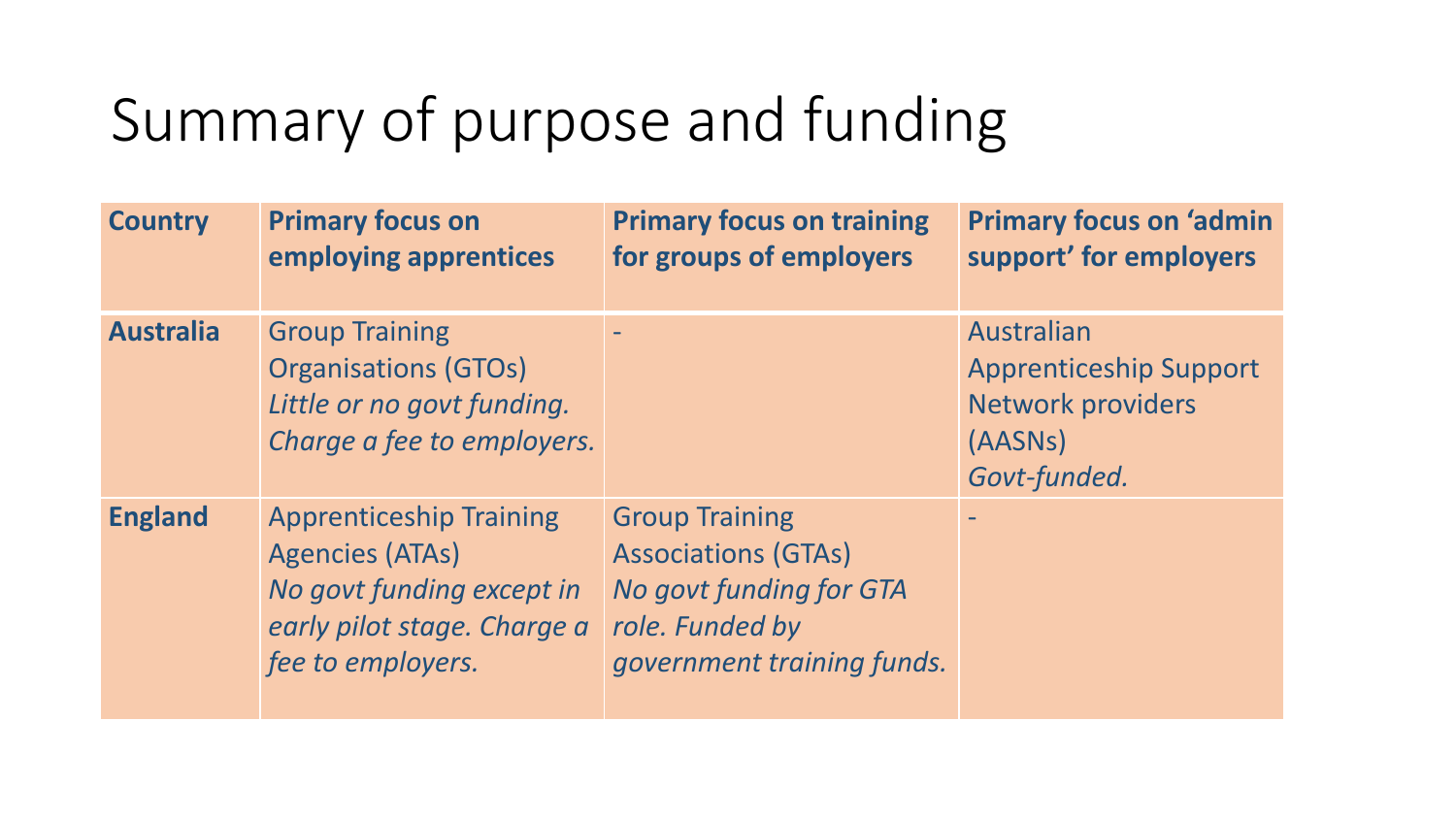### Profit orientation

| For profit,    | Not for profit, |
|----------------|-----------------|
| government     | government      |
| funding        | funding         |
|                |                 |
|                |                 |
| For profit, no | Not for profit, |
| government     | no              |
| funding        | government      |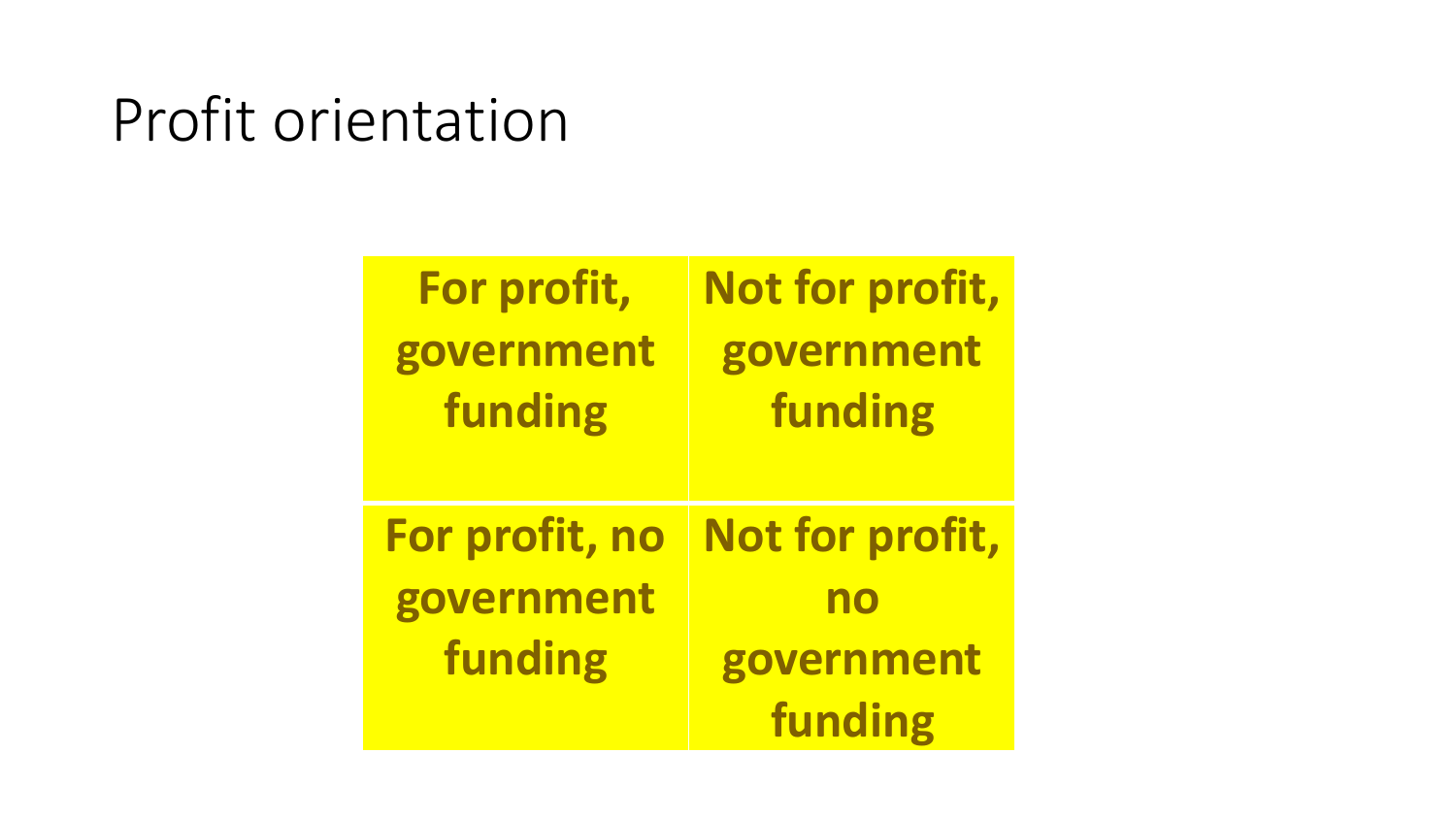# To fund or not to fund?



- Government funding requires management of the system monitoring, auditing.
- May also require 'training' or advice in early days (e.g. ATAs).
- But funding means there is leverage to ensure good practice or discourage malpractice.
- Also keeps governments apprised of what is going on e.g. GTOs provided a 'bellwether' service (Bush & Smith 2007).